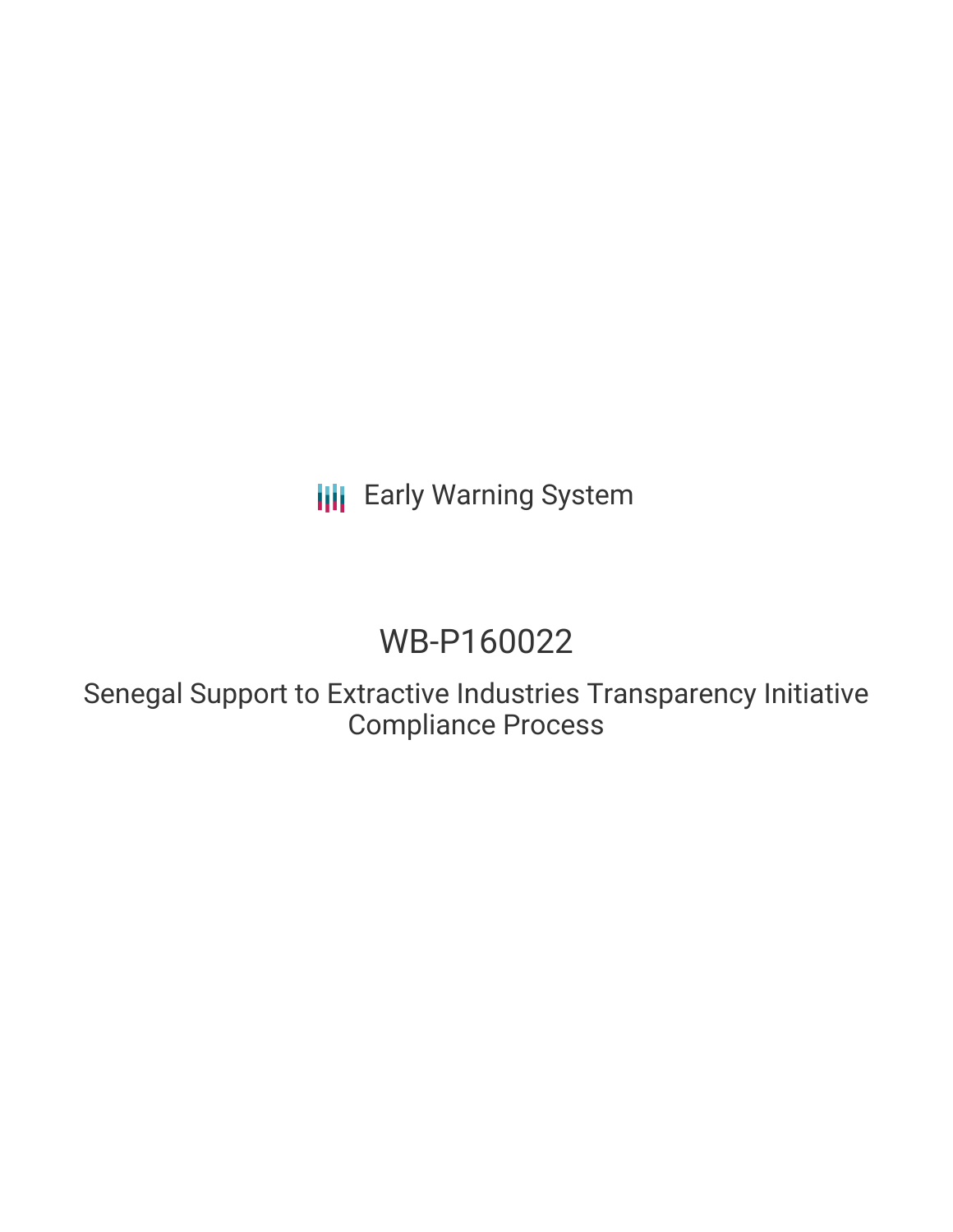



### Early Warning System Senegal Support to Extractive Industries Transparency Initiative Compliance Process

#### **Quick Facts**

| <b>Countries</b>              | Senegal               |
|-------------------------------|-----------------------|
| <b>Financial Institutions</b> | World Bank (WB)       |
| <b>Status</b>                 | Active                |
| <b>Bank Risk Rating</b>       | C                     |
| <b>Voting Date</b>            | 2016-05-19            |
| <b>Borrower</b>               | Government of Senegal |
| <b>Sectors</b>                | Energy                |
| <b>Project Cost (USD)</b>     | $$0.30$ million       |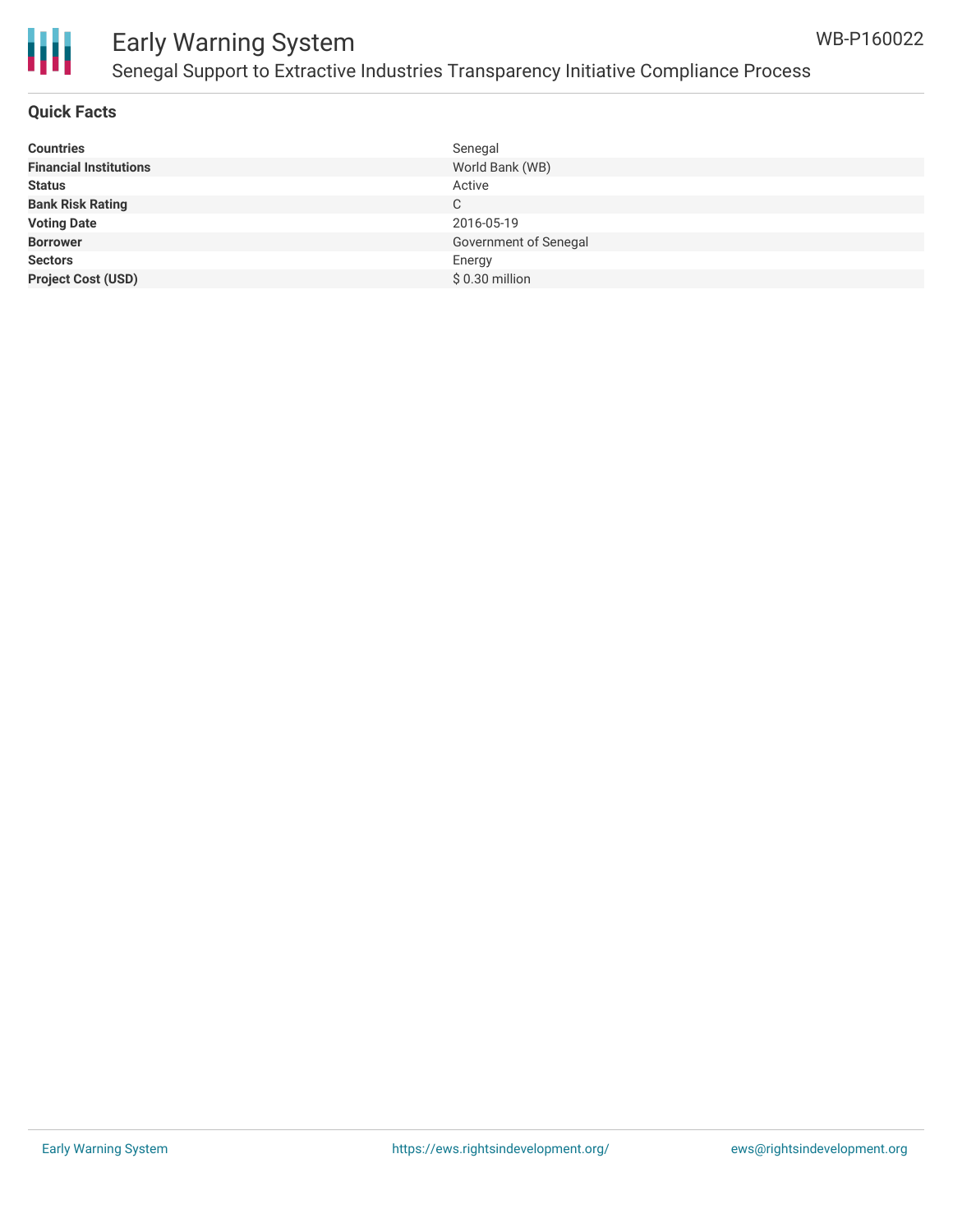

### **Project Description**

The project development objective (PDO) is to assist Senegal in implementing its EITI agenda. The Government of Senegal has taken a strong ownership of the EITI process and other stakeholders (civil society, industry, parliamentarians) are showing interest in advancing governance and accountability in the extractives sector. EITI-NC in Senegal has started to play a regional leadership role and

facilitator for the adoption of extractive transparency measures both at the national and the regional levels. For instance, the EITI-NC hosted a meeting of African EITI National Coordinators to discuss the evolution of the Standard and the needs of their respective countries. Further, civil society and private sector stakeholders have successfully established independent constituency groups led by the

"Coalition for transparency in extractive industries", a coalition of some 40 CSOs, and the Senegalese Chamber of Mines. These constituency groupings are facilitators of the EITI dialogue but do not represent exclusive organizations monopolizing the EITI mandate, as the members of EITINC are drawn from a nationwide pool of stakeholders.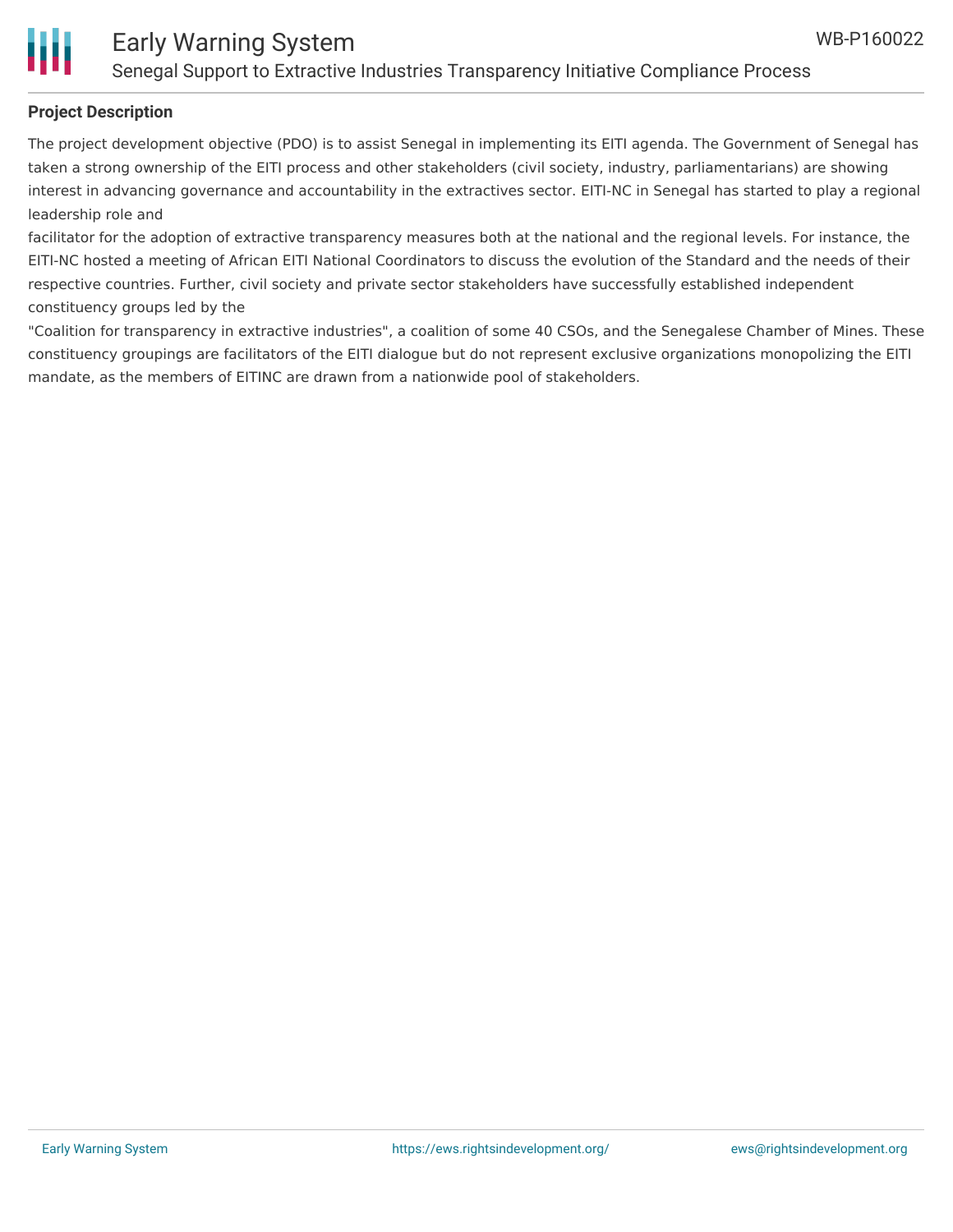

### Early Warning System Senegal Support to Extractive Industries Transparency Initiative Compliance Process

### **Investment Description**

World Bank (WB)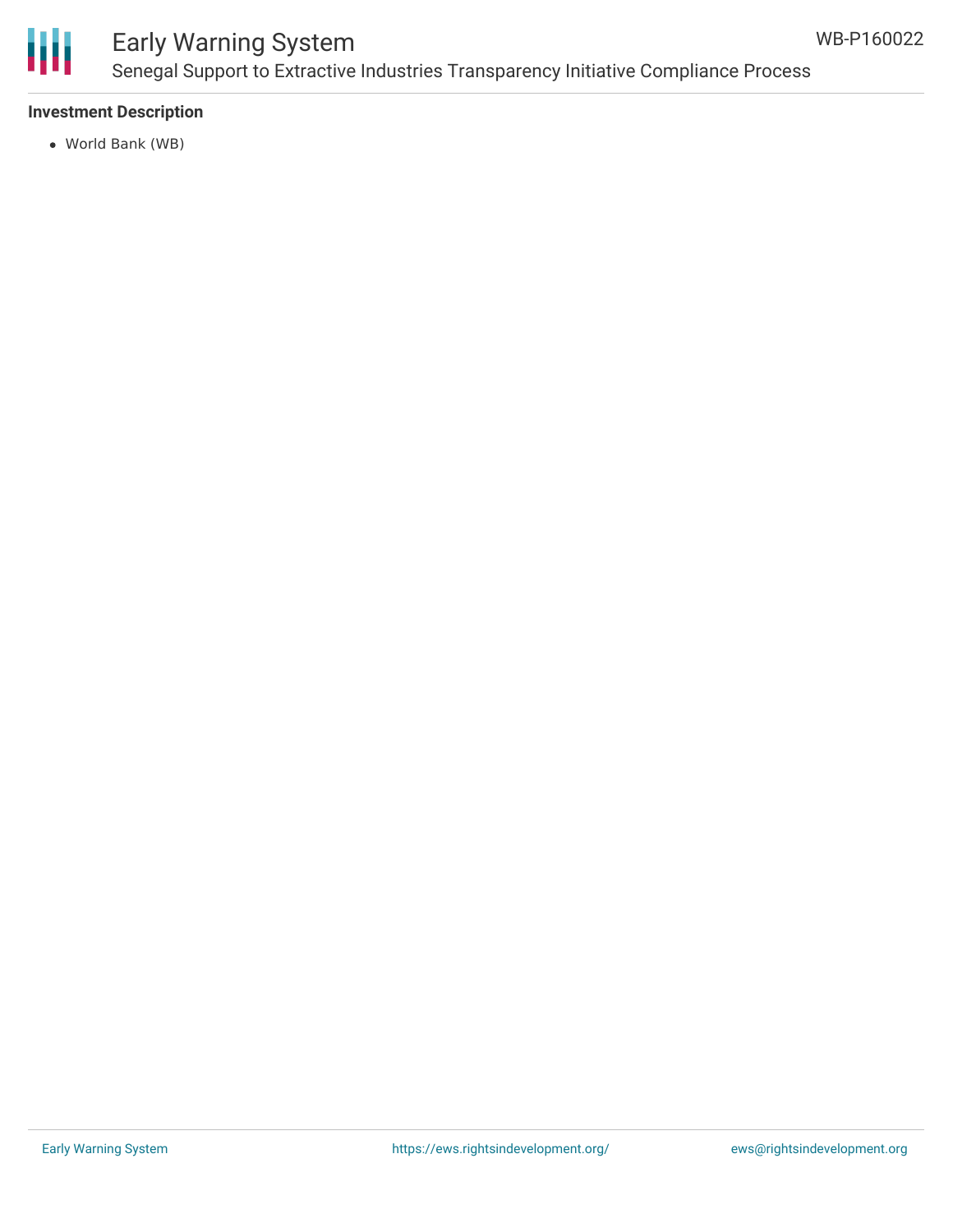

#### **Contact Information**

ACCOUNTABILITY MECHANISM OF WORLD BANK

The World Bank Inspection Panel is the independent complaint mechanism and fact-finding body for people who believe they are likely to be, or have been, adversely affected by a World Bank-financed project. If you submit a complaint to the Inspection Panel, they may investigate to assess whether the World Bank is following its own policies and procedures for preventing harm to people or the environment. You can contact the Inspection Panel or submit a complaint by emailing ipanel@worldbank.org. You can learn more about the Inspection Panel and how to file a complaint at: http://ewebapps.worldbank.org/apps/ip/Pages/Home.aspx.